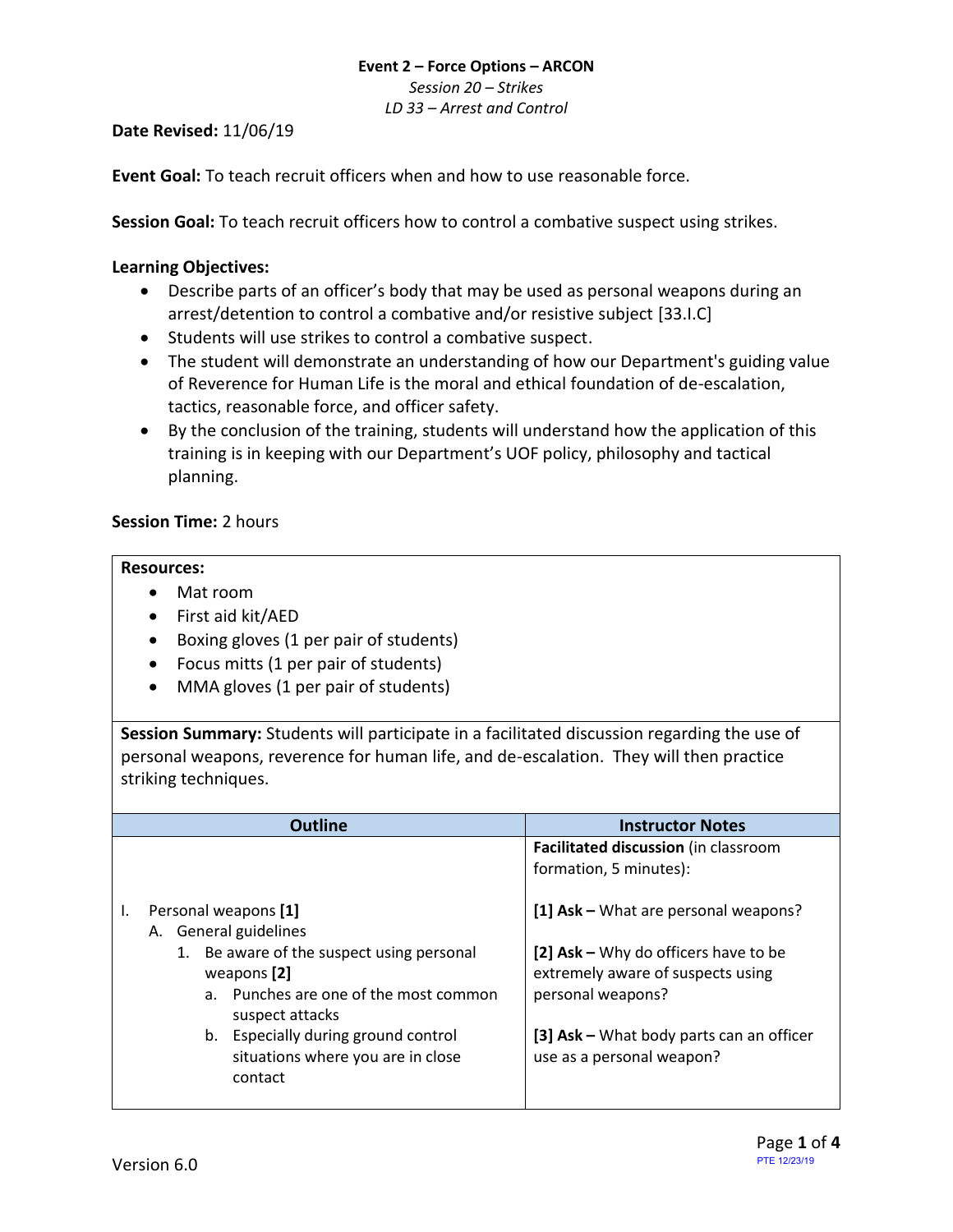*Session 20 – Strikes*

*LD 33 – Arrest and Control*

<span id="page-1-0"></span>

|    | 2.<br>Body parts a peace officer can use as a       |                                                               |
|----|-----------------------------------------------------|---------------------------------------------------------------|
|    | personal weapon [3][33.I.C]                         |                                                               |
|    | Hand/fist<br>a.                                     | [4] Ask - What are the target zones for                       |
|    | Elbow<br>b.                                         | personal weapons per LAPD policy?                             |
|    | Forearm<br>c.                                       |                                                               |
|    | d.<br>Knee                                          |                                                               |
|    | Shin<br>e.                                          |                                                               |
|    | $f_{\cdot}$<br>Foot                                 |                                                               |
| В. | Target zones for strikes and kicks per LAPD         |                                                               |
|    | Directive [4]                                       |                                                               |
|    | Shoulders<br>1.                                     |                                                               |
|    |                                                     |                                                               |
|    | Chest<br>2.                                         |                                                               |
|    | 3.<br>Arms                                          |                                                               |
|    | Abdomen<br>4.                                       |                                                               |
|    | 5.<br>Sides                                         |                                                               |
|    | 6.<br>Legs                                          | [5] Ask - How can using personal weapons                      |
|    | <b>Buttocks</b><br>7.                               | demonstrate a reverence for human life?                       |
|    | Intentional strikes to the head should be<br>8.     | Give some examples of when it would                           |
|    | avoided in most circumstances                       | be reasonable to use personal                                 |
|    | C. Reverence for human life [5]                     | weapons.                                                      |
|    | Guiding principle in any use of force<br>1.         | Give an example of when it would not<br>٠                     |
|    | situation                                           | be reasonable to use personal                                 |
|    | 2. It is both moral and ethical to place the        | weapons.                                                      |
|    | highest value on human life                         |                                                               |
|    | Not policy, but a philosophy for how to<br>3.       | [6] Ask - What is the department policy                       |
|    | approach police work                                | on attempting to de-escalate prior to                         |
|    | 4. Consistent with the department's mission,        | using force?                                                  |
|    | vision, and values                                  |                                                               |
|    | Helps build public trust<br>5.                      | ➤<br>Warm up and stretch                                      |
|    | Using tactical de-escalation techniques and<br>6.   | $\blacktriangleright$<br>Note: All instructor notes regarding |
|    | reasonable force demonstrates this principle        | the number of repetitions may be                              |
| D. | Tactical de-escalation policy [6]                   | modified by the instructor based on                           |
|    | Officers shall attempt to control an incident<br>1. | the needs of the students, to achieve                         |
|    | By using time, distance, communications,<br>2.      | proficiency.                                                  |
|    | and available resources                             |                                                               |
|    | To de-escalate the situation<br>3.                  | [7] Demonstrate and drill - Lead hand jab                     |
|    | Whenever it is safe and reasonable to do so<br>4.   |                                                               |
| Е. | <b>Strikes</b>                                      | Demonstrate<br>$\bullet$                                      |
|    | 1. Lead hand jab [7]                                | Break down key points and common<br>٠                         |
|    |                                                     | mistakes                                                      |
|    | Key points<br>а.                                    | Practice footwork across the mat<br>٠                         |
|    | 1) Bone alignment from your knuckles                | room                                                          |
|    | to your wrist, elbow, and shoulder                  | Drill step by step (using focus mitts)<br>$\bullet$           |
|    | Strike with the big two knuckles of<br>2)           | Start slow (15-20 reps)<br>$\circ$                            |
|    | your lead hand                                      | Allow students to practice on<br>$\circ$                      |
|    | The strike can also be thrown with<br>3)            | their own with increasing                                     |
|    | the heel of the hand (palm/heel                     | speed (15-20 reps)                                            |
|    | strike)                                             | Practice jabbing and moving (6-8 reps)                        |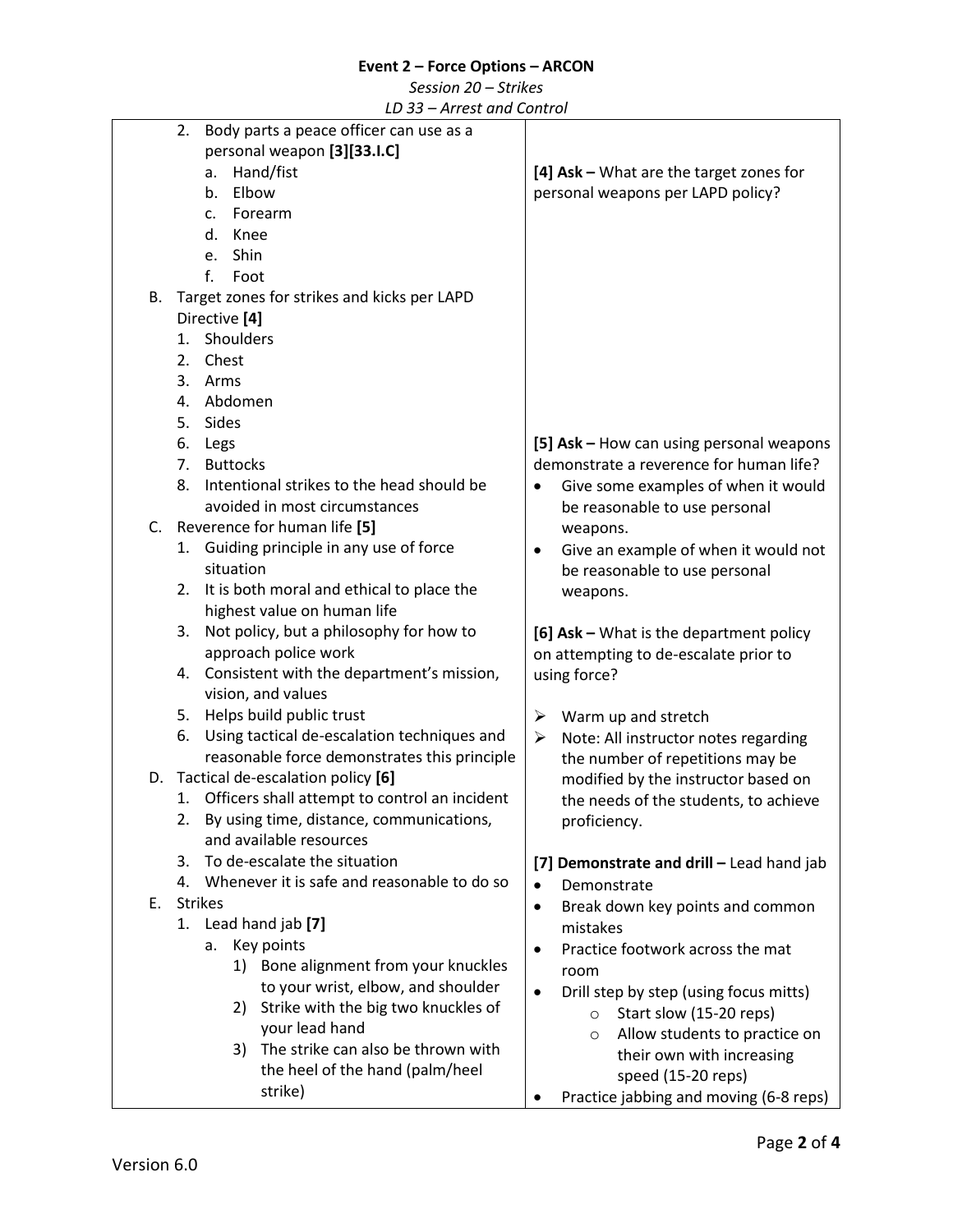*Session 20 – Strikes*

*LD 33 – Arrest and Control*

|    |    |    | LD 33 – AH est und Control            |           |                                          |
|----|----|----|---------------------------------------|-----------|------------------------------------------|
|    |    | 4) | Punch straight out                    |           | Drill double jab (6-8 reps)              |
|    |    | 5) | Bring your striking hand back         |           |                                          |
|    |    |    | immediately                           |           |                                          |
|    |    |    | The strike comes back as fast as it   |           |                                          |
|    |    | 6) |                                       |           |                                          |
|    |    |    | went out                              |           |                                          |
|    |    | 7) | Keep your chin tucked behind the      |           |                                          |
|    |    |    | shoulder of your striking arm         |           |                                          |
|    |    | 8) | Power comes from the core and hips    |           |                                          |
|    |    | 9) | Turn your hips as you strike for      |           |                                          |
|    |    |    | power                                 |           |                                          |
|    |    |    |                                       |           |                                          |
|    |    |    | 10) Breathe out when striking         |           |                                          |
|    |    |    | 11) Keep your rear hand up to protect |           |                                          |
|    |    |    | your face                             |           |                                          |
|    | b. |    | Common mistakes                       |           |                                          |
|    |    | 1) | Not bringing your hand back           |           |                                          |
|    |    |    | immediately                           |           |                                          |
|    |    |    | 2) Looping the strike instead of      |           |                                          |
|    |    |    |                                       |           |                                          |
|    |    |    | punching straight                     |           |                                          |
|    |    | 3) | Dropping your rear hand               |           |                                          |
|    |    |    | 4) No base/off balance                |           | [8] Demonstrate and drill - Rear hand    |
| 2. |    |    | Rear hand cross [8]                   | cross     |                                          |
|    | a. |    | Key points                            |           | Demonstrate                              |
|    |    | 1) | Bone alignment from your knuckles     | $\bullet$ | Break down key points and common         |
|    |    |    | to your wrist, elbow, and shoulder    |           | mistakes                                 |
|    |    | 2) | Strike with the big two knuckles of   |           |                                          |
|    |    |    |                                       |           | Drill step by step (using focus mitts)   |
|    |    |    | your rear hand                        |           | Start slow (15-20 reps)<br>$\circ$       |
|    |    | 3) | The strike can also be thrown with    |           | Allow students to practice on<br>$\circ$ |
|    |    |    | the heel of the hand (palm/heel       |           | their own with increasing                |
|    |    |    | strike)                               |           | speed (15-20 reps)                       |
|    |    |    | 4) Punch straight out                 |           | Combo drill (8-10 reps)                  |
|    |    | 5) | Bring your striking hand back         |           | Jab                                      |
|    |    |    | immediately                           |           | O                                        |
|    |    | 6) | The strike comes back as fast as it   |           | Cross<br>O                               |
|    |    |    |                                       |           | Combo drill (8-10 reps)                  |
|    |    |    | went out                              |           | Double jab<br>$\circ$                    |
|    |    | 7) | Pivot on the ball of the rear foot    |           | Cross<br>$\circ$                         |
|    |    | 8) | Turn your hips explosively for power  |           |                                          |
|    |    |    | 9) Keep your chin tucked behind the   |           |                                          |
|    |    |    | shoulder of your striking arm         |           |                                          |
|    |    |    | 10) Breathe out when striking         |           |                                          |
|    |    |    | 11) Keep your lead hand up to protect |           |                                          |
|    |    |    |                                       |           |                                          |
|    |    |    | your face                             |           |                                          |
|    | b. |    | Common mistakes                       |           |                                          |
|    |    | 1) | Not bringing the hand back            |           |                                          |
|    |    |    | immediately                           |           |                                          |
|    |    | 2) | Looping the strike instead of         |           |                                          |
|    |    |    | punching straight out                 |           |                                          |
|    |    | 3) | Dropping your lead hand               |           |                                          |
|    |    |    |                                       |           | [9] Demonstrate and drill - Elbow strike |